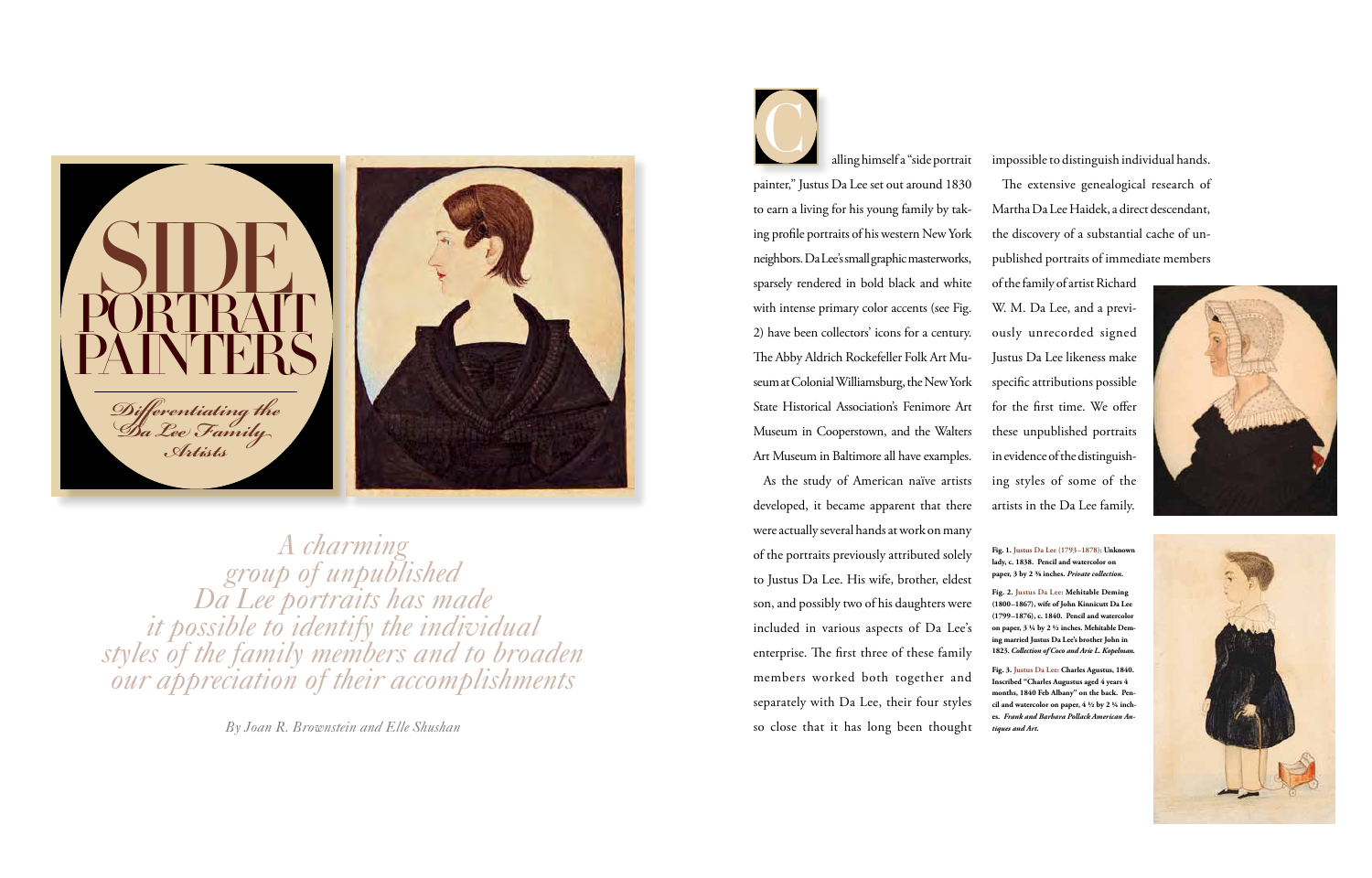The family patriarch, creator of the unique style, and certainly the most accomplished of the artists was Justus Da Lee. His earliest known portraits, dating from about 1830, show sitters posed in full profile, half-length, and seated against unembellished backgrounds. Additionally, Da Lee often delineated women positioned with a frontal body orientation and the head set in profile (see Fig. 4). The unusual choice of combining front and side views of the body creates the interest and drama that is unique to his work. Within this visually commanding pose, the artist used symmetry and

repetition to define the highly stylized costume details, as in the bonnet and collar ruffles, lace patterns, and costume folds. On dresses and coats the details were accomplished by means of a substance that glazed the surface, varying its reflectivity and giving it texture. The total effect is decorative and abstract.

In 1837 Justus Da Lee began adding spandrels to his portraits that redefined their formal issues by, as he wrote to his brother Richard, "containing a circle in a square." 1 The example in Figure 1 represents a

transitional phase showing the combination of the frontal body with the head still in profile in the new spandrel format. The black spandrel may have appealed to the artist because it created interesting negative visual space around the figure. There is also a faint bleed of blue from the spandrel onto the white ground, which may be an accident of condition or the result of the artist's intention.

With this change Justus Da Lee's style acquired greater elegance, as his earlier rigidity of line and pose surrendered to something bolder and more supple. Both costume and pose were used effectively to cre-

> ate a dynamic interaction with the spandrelled background. Justus Da Lee's portraits, as



in the rare signed and dated example of Barney Jones (Fig. 5), were first drawn in pencil, which was also used to shade the face within its firm but fluid outline, its curves playing off those of the spandrel. A pale ground color was then added and the features were accentuated in darker markings on the brows, upper brush-like lashes, pupil, iris, nostril, and the lip division. Hair, unless very thin, was painted with a base color then individual strands were further defined in black. Inner ears were painted with red wash, the ridge of bone connecting the ear to the cheek distinctly

marked in black (see Fig. 6). The figures gaze straight ahead.

After 1837 only Justus's full-length portraits of young children were painted without the distinctive black spandrel (see Fig. 3). Seated portraits of children were done with the spandrel as it was better suited to the pose (see Fig. 7), and one rare example used a penciled oval over a blue wash instead (Fig. 8). All of these portraits of children are compelling for their charm and beauty, while those of adults are uncommon in their starkly modern approach.









# Justus Da Lee (1793–1878)

#### *Facing page:*

**Fig 4. Justus Da Lee: Unknown couple, c.**  1830. Pencil and water **color on paper, 2 ¾ by 2 ⅛ inches each***. Private collection.*

*This page, clockwise from top left:*

**Fig. 5. Justus Da Lee: Barney Jones, 1839. Signed "J DaLee" at lower right and inscribed "Barney Jones Taken 1839 age 23" at bottom. Pencil and watercolor on paper, 2 ¾ by 2 ⅜ inches.** *Collection of Ched and Sandy Cluthe.*

**Fig. 6. Justus Da Lee: Dr. Andrew Huntington (1761–1845) of Pittsford, New York, 1841. Inscribed "Andrew Huntington Aged 80 yrs" at top and "Taken in Pittsford on the 10 Nov. 1841" at bottom. Pencil and watercolor on paper, 3 by 2 ⅜ inches.**  *Private collection.* 

**Fig. 7. Justus Da Lee: Baby boy, c. 1840. Pencil and watercolor on paper, 2 ¾ by 2 ⅜ inches.** *Private collection.*

**Fig. 8. Justus Da Lee: Young girl, c. 1840. Pencil and watercolor on paper, 2 ¾ by 3 ⅛ inches.** *Collection of Dr. Robert and Katharine Booth.*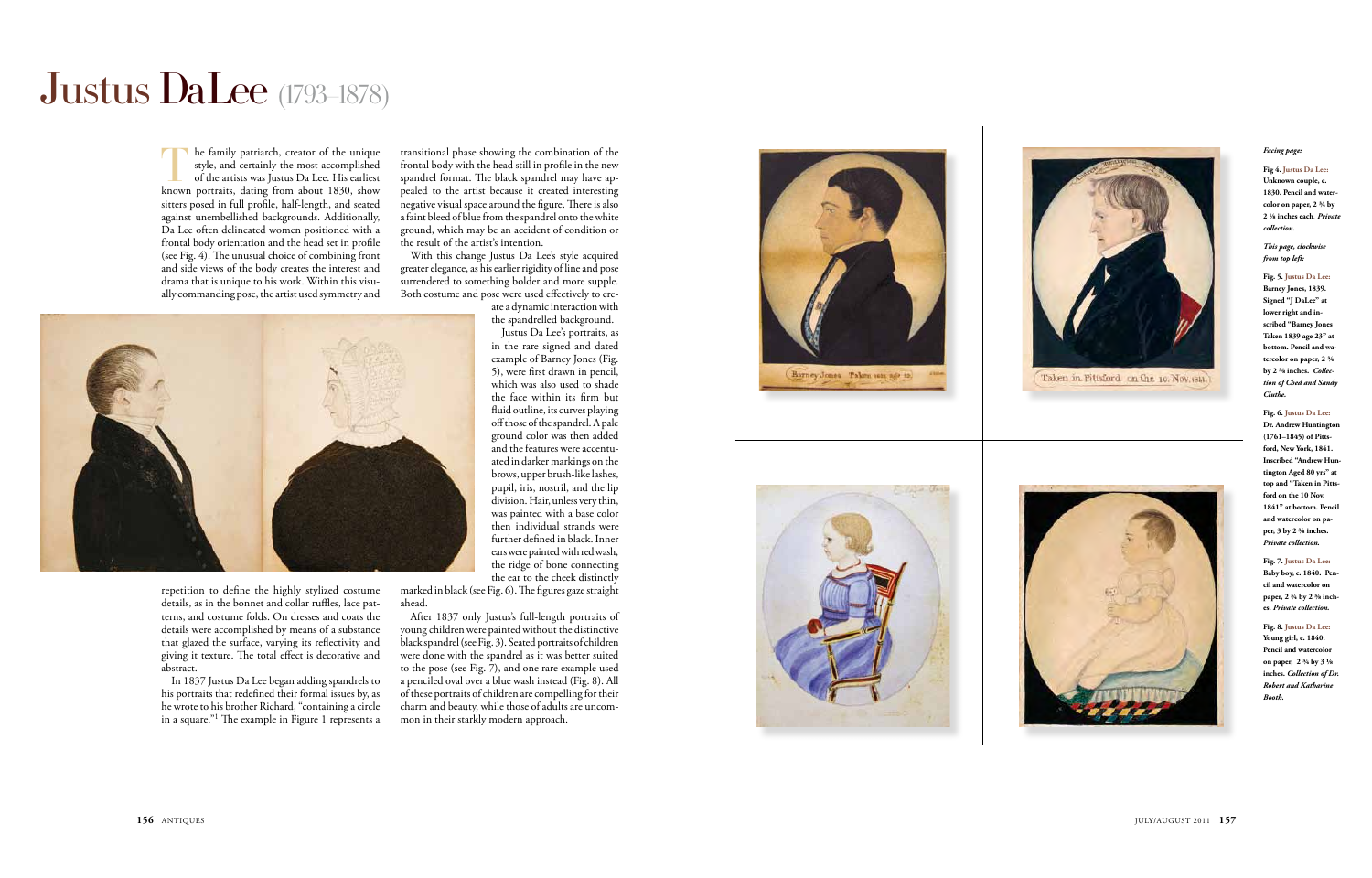Figure 2 appears to have been a re-<br>luctant confederate in Justus's portrait<br>business. Sixteen years separated the broth-<br>ers, and while remarkably talented, the itinerant life luctant confederate in Justus's portrait business. Sixteen years separated the brothchosen by his elder brother may have held obligation rather than appeal for Richard.

Richard's small portraits were always profile views executed both with and without spandrels. Those with spandrels are of seated figures portrayed halflength. Those without employed a longer body style cropped at mid-thigh for older sitters while children are shown at full length. This latter type includes three examples of his immediate family, two of which were done after Richard is said to have stopped painting professionally:2 an unfinished portrait of his wife Hannah Maria Minton (Fig. 11); a portrait of his son Van Buren (Fig. 9); and a portrait of his daughter Ann Eliza (Fig. 12). Each is inscribed on the back and identifies the sitter. These works were kept together by descendants and have never been shown publicly.

Richard's portraits, like those of Justus and Justus's son Amon, were drawn in pencil with a wash of pale facial color. They are distinguished stylistically by employing concave and convex lines that exaggerate the profile. He emphasizes facial details in places with darkened markings, especially noticeable in the definition of the eye, which is completely outlined. Brows are well defined and faces have modest to moderate shading. The profile line itself is less emphatic than in Justus's work but more prominent than in Amon's. His figures look straight ahead with focused eyes, giving his portraits a quiet and compelling intensity (see Fig. 10).

Richard was unique in occasionally allowing his figures to extend into the spandrel area. Sometimes only a skirt overlays the spandrel, sometimes a hand with a book, or a chair arm and back (see Fig. 13). The effect is visually disconcerting, as if the artist is deliberately violating our expectations about where a portrait is meant to begin and end.

Finally, unlike either Justus or Amon, Richard sometimes showed figures in three-quarter length, as in his portraits of Hannah Maria and Ann Eliza. Their bodies have simple outlines that give dramatic focus to the faces. With Ann Eliza the red dress, understated in form, rises up to a narrow collar closed with a pin directly below the face of a sensitive young woman carefully and lovingly observed (Fig. 12).

The portrait of Hannah Maria is even more remarkable (Fig. 11). Its composition may be unique. Her skirt billows out around her. Our eyes are drawn up from it to focus on her face, where the pale blush of her skin is a perfect compositional choice. The image is filled with her quiet beauty although it is unfinished. Her hand has been drawn but not yet painted and the folds of her dress are drawn in unglazed pencil, which shines like silver when tilted to catch the light. This is Richard Da Lee's unfinished masterpiece.

## Richard Waterman Moffitt Da Lee (1809–1868)

**Fig. 9. Richard Da Lee (1809–1868): Van Buren Da Lee (1837–1905), son of Richard Da Lee and Hannah Maria Minton Da Lee, c. 1841. Inscribed "Van Buren Da Lee Aged 4 years Son of R W M Da Lee" on the back in ink. Pencil and watercolor on paper, 3 ⅝ by 2 ½ inches. The painting was cut down at an unknown date; another version is in the collection of the Colonial Williamsburg Foundation.**  *Private collection.*

**Fig. 10. Richard Da Lee: Unknown gentleman, c. 1840. Pencil and watercolor on paper, 2 ⅜ by 2 ¾ inches.** *Private collection.*









### *Clockwise from top:*

**Fig. 11. Richard Da Lee: Hannah Maria Minton Da Lee (1813–1890), wife of the artist, c. 1855. Inscribed "Hannah Maria Minton Da Lee Born May 29th 1813 Died December 28th 1890 Wife of R M W Da Lee" on the back in ink. Pencil and watercolor on paper, 3 ⅜ by 2 ¾ inches.** *Private collection.*

**Fig. 12. Richard Da Lee: Ann Eliza Da Lee (1833–1868), daughter of Richard and Hannah Maria Minton Da Lee, c. 1850. Inscribed "Ann Eliza Da Lee" on the back in ink. Pencil and watercolor on paper, 4 ½ by 3 ¾ inches.** *Private collection.*

**Fig. 13. Richard Da Lee: Unknown lady, c. 1845. Pencil and watercolor on paper, 3 by 2 ¼ inches.** *Private collection.*